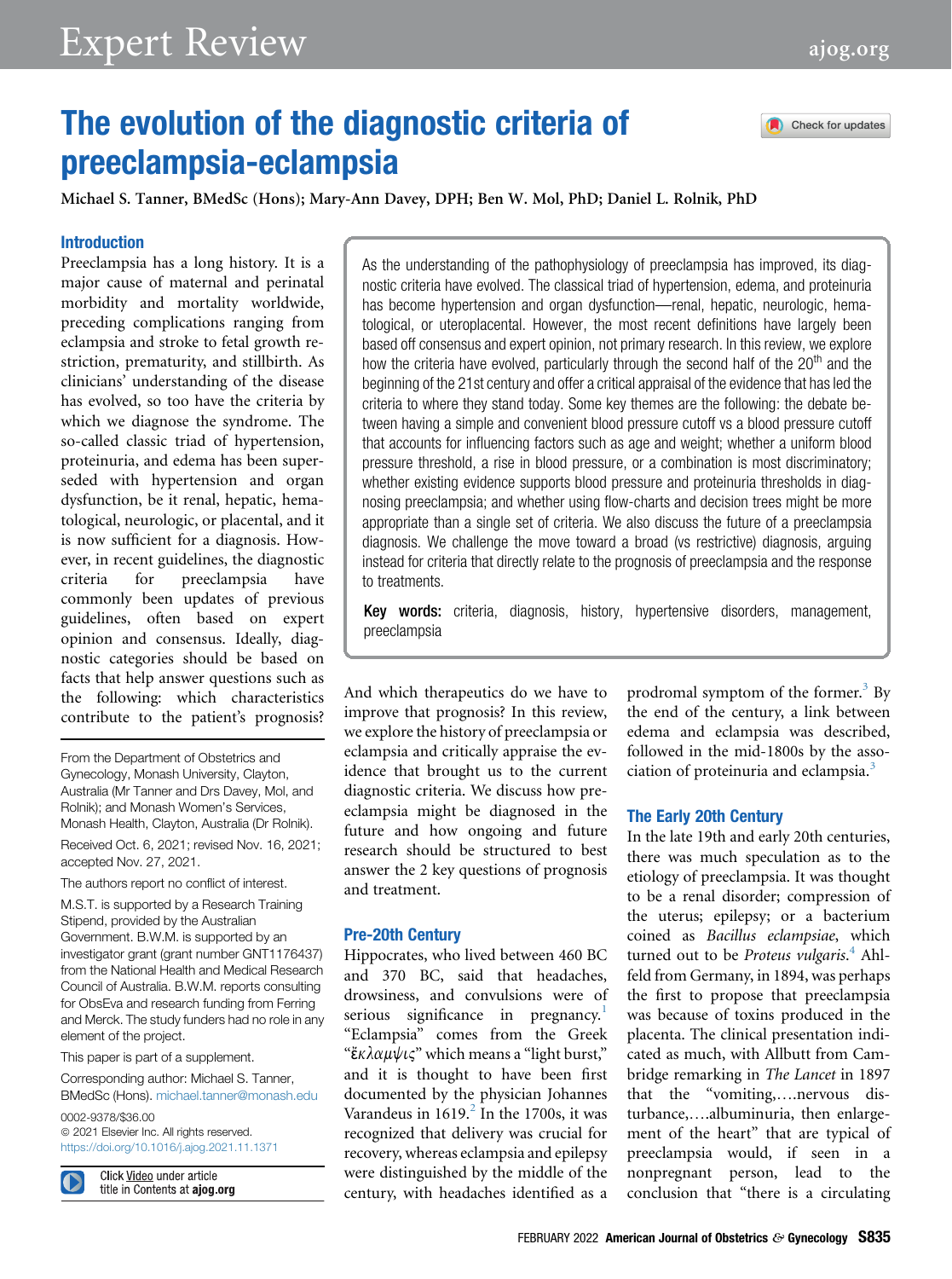toxin in the body." [5](#page-7-4) As DeLee reflected in 1905, "...eclampsia is the disease of theories.....only one point seems to be generally conceded, that eclampsia is because of the action of a toxin in the blood upon the nerve centres."<sup>[4](#page-7-3)</sup>

By 1938, toxemia in pregnancy had been divided into mild preeclampsia, preeclampsia, and eclampsia, whereas nephritic toxemia remained a part of but separate to the rest of the spectrum.<sup>[6](#page-7-5)</sup> Headache, vertigo, visual disturbances, retinal change, albuminuria, edema, and hypertension had been identified as manifestations, whereas convulsions indicated eclampsia and renal failure nephritic toxemia. The common feature was hypertension, defined "by convention" as a systolic blood pressure of  $>$ 140 mm Hg and/or a diastolic pressure of  $>90$  mm Hg. $^6$ 

Because of the "lack of uniform terminology," the American Committee on Maternal Welfare (ACMW) in 1940 developed a classification for the toxemias of pregnancy. $7$  The classification separated disorders not "peculiar" to pregnancy, which are, hypertensive and renal disease, from those "peculiar" to pregnancy, which are, preeclampsia and eclampsia. Preeclampsia was divided into mild and severe subtypes. Mild preeclampsia was characterized by hypertension  $\geq$  140/90 mm Hg, with slight or absent edema, and proteinuria of <6 g/L (equivalent to  $2+$ ). Two of hypertension, proteinuria, and edema were required. Two or more of moderate to severe edema, a blood pressure  $\geq 160/$ 100 mm Hg, or proteinuria greater than 6 g/L  $(3-4+)$  constituted severe preeclampsia.

# 1950s

The Toxemias of Pregnancy by William J Dieckmann,<sup>[3](#page-7-2)</sup> Professor at the University of Chicago, is a textbook published in 1952 that explores in detail the toxemias of pregnancy. Interestingly, Dieckmann<sup>[3](#page-7-2)</sup> rejected the notion of a circulating toxin, stating that "the term toxemia is not well chosen because it suggests a circulating toxin which is probably not correct."

The textbook reproduces the "widely accepted" classification of the toxemias of pregnancy from the AC MW. The

"general consensus" was that the blood pressure must be  $>140/90$  mm Hg or more "for some time." The textbook offers no source for this. However, there is debate about whether a uniform cutoff is appropriate. Dieckmann<sup>[3](#page-7-2)</sup> references a 1943 study from Master et al<sup>[8](#page-7-7)</sup> from Mount Sinai Hospital, which found that both increasing age and weight were associated with higher blood pressure measurements. Master et al<sup>[8](#page-7-7)</sup> proposed that there should not be a single blood pressure cutoff to define hypertension but that it should be a statistical definition: a reading of 2 standard deviations or more from the mean, given a certain age and weight.

Dieckmann $3$  notes that this means that a uniform cutoff for hypertension in pregnancy will unnecessarily diagnose women, particularly older mothers, with preeclampsia or hypertensive disease. "Systolic and diastolic blood pressure level for classification of toxemia cannot be an arbitrary one, but must be adjusted to the patient's age and weight."[3](#page-7-2)

He suggests that proteinuria of more than 0.3 g per 24 hours for 3 or more days is abnormal. It is unclear where this threshold originated. In a 1940 paper, he asserts that "usual qualitative tests reveal no protein in the urine of normal pregnancy patients, but a quantitative determination will yield 0 to 0.3 g per 24 hours." Edema was considered abnormal if it extended to the face and/or hands, or the ankles and/or tibia, despite being in bed.

Dieckmann<sup>[3](#page-7-2)</sup> acknowledges that this set of criteria identifies women—those with only slight hypertension, or only a trace of proteinuria—as having preeclampsia, when they "should be classified as having pseudopreeclampsia." However, for simplicity's sake, he proposes that these women be included in the mild preeclampsia group.

Simplicity continued to be valued in the following years. Nelson, from Aberdeen Maternity Hospital, in a 1955 paper titled A Clinical Study of Pre-eclampsia,<sup>[9](#page-7-8)</sup> proposed the following definition of preeclampsia that would still be in use 3 decades later: a rise in the diastolic blood pressure to 90 mm Hg or more on 2 separate occasions separated by at least a day. Neither proteinuria nor edema were required. The presence of proteinuria raised the classification to "severe." He defended the "extreme simplicity" of this schema, as "any investigation...which is almost entirely retrospective, must be kept to a simple set of rules which can be rigidly applied so that there is no temptation for the investigator to use their 'judgment'", which could cause "inconsistencies of diagnosis and grading."

Future research sought to evaluate the associations between blood pressure, proteinuria, and perinatal mortality.  $MacGillivray, <sup>10</sup>$  $MacGillivray, <sup>10</sup>$  $MacGillivray, <sup>10</sup>$  from the University of Aberdeen, in 1961, concluded that an increase in the diastolic blood pressure after 20 weeks' gestation of as little as 5 mm Hg was associated with increased perinatal mortality, and that the likelihood of developing proteinuria was associated with a diastolic blood pressure level of  $\geq$ 90 mm Hg and not with a change in blood pressure. Women with a higher blood pressure early in pregnancy had a high likelihood of developing proteinuria. He thus supported Nelson's diastolic blood pressure cutoff of 90 mm Hg for diagnosing preeclampsia.

# 1970s

The American College of Obstetricians and Gynecologists (ACOG) published a comprehensive definition of preeclampsia in 1972. As reported by Chesley, $11$  preeclampsia required the development of hypertension  $(≥140/90$ mm Hg or a rise of  $\geq$ 30/15 mm Hg) and significant proteinuria or edema after 20 weeks' gestation. However, the source of this threshold, Obstetric-Gynecologic Terminology by Edward Hughes, $^{12}$  $^{12}$  $^{12}$  does not offer any primary data in support. In the ensuing years, these criteria were only taken up intermittently.

Friedman and Neff, $^{13}$  $^{13}$  $^{13}$  in 1976, from Harvard Medical School, attempted to define the criteria for diagnosing hypertensive disorders of pregnancy that were based on "objective data" by developing thresholds that correlated with a risk of complications. In a cohort of 38,636 pregnancies, a maximum diastolic blood pressure of 75 to 84 mm Hg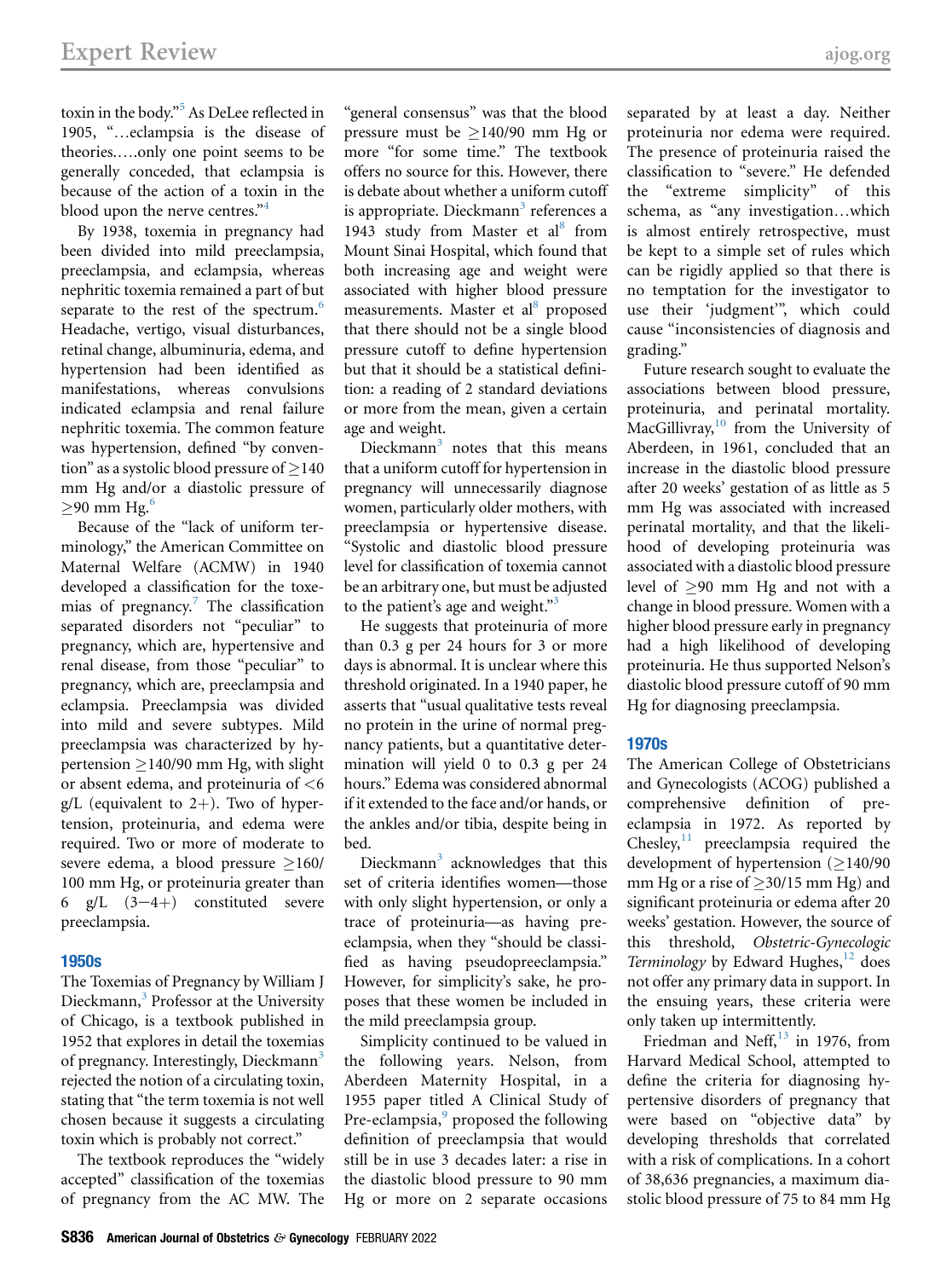during pregnancy correlated with the lowest rate of fetal mortality. Fetal mortality increased with a maximum diastolic blood pressure of 85 to 94 mm Hg, and above this level, there was a more marked increase. Fetal mortality was also increased with  $2+$  or more proteinuria, independent of blood pressure.

Increased blood pressure and proteinuria had a synergistic effect. A diastolic blood pressure of  $\geq$ 95 mm Hg plus trace or less proteinuria, or a diastolic blood pressure of 84 mm Hg combined with  $2+$  or more proteinuria, were associated with an approximately 4-fold increased risk of fetal death. A diastolic blood pressure  $>85$  mm Hg and proteinuria of at least  $1+$  was associated with a 7-fold increased risk of fetal mortality. The authors concluded that these findings "provide the basis for a proposed classification of hypertensive states in pregnant women." However, this did not lead to a widely accepted set of criteria.

A review by Davies<sup>[14](#page-7-13)</sup> published in 1979 for the World Health Organization provided updated classifications from the ACMW. This classification differed from the existing ACOG criteria, chiefly because it "accepts hypertension or significant proteinuria or edema of the face and arms," whereas the ACOG guidelines required hypertension plus proteinuria or edema. Issues with this "babel of schemata," as Davies $14$  described the conflicting criteria, were being noted, with a British Perinatal Mortality Survey, showing that 6.1% to 35.3% of women developed preeclampsia, depending on the criteria utilized. $14$ 

# 1980s

In 1986, the ACOG updated their 1972 criteria of Pregnancy-Induced Hypertension (PIH). As reported by Dildy and Cotton, $15$  the diagnostic criteria were unchanged, including hypertension either absolute or relative—and significant proteinuria or edema ([Table 1](#page-3-0)). This guideline introduced the following criteria for severe PIH: involving significant hypertension (systolic  $\geq$ 160 mm Hg or diastolic  $\geq$ 110 mm Hg) or hypertension combined with organ pertension combined with dysfunction.

A 1987 World Health Organization guideline study group report $17$  reiterated a diastolic blood pressure of 90 mm Hg as a "reasonable" cutoff for the diagnosis of hypertension in pregnancy. This was based off data from Friedmann and Neff, $^{13}$  $^{13}$  $^{13}$  as 90 mm Hg is halfway between 85 mm Hg (associated with perinatal mortality when seen with proteinuria) and 95 mm Hg (associated with perinatal mortality regardless of proteinuria) and off data from Mac-Gillivray, as it is also associated with the later development of proteinuria.<sup>[10](#page-7-9)</sup> However, if proteinuria is to remain part of the diagnostic criteria, why should a blood pressure threshold be chosen on the basis that is predicts proteinuria? It is more relevant to identify a blood pressure level that predicts adverse maternal and/or perinatal outcomes.

Conflicting proposals for the diagnosis of preeclampsia were published in April 1988. Davey and MacGillivray, <sup>[18](#page-8-1)</sup> from the University of Cape Town, published theirs in the American Journal of Obstetrics & Gynecology, and Redman and Jefferies,<sup>[19](#page-8-2)</sup> from John Radcliffe Hospital, Oxford, published in The Lancet.

Davey and MacGillivray's<sup>[18](#page-8-1)</sup> guidelines had been approved by the International Society for the Study of Hypertension in Pregnancy (ISSHP) and by the International Committee of ISSHP in 1986 and also by the International Federation of Gynecology and Obstetrics in 1985. They considered the spectrum of hypertensive disorders to include gestational hypertension without proteinuria, gestational proteinuria without hypertension, and gestational proteinuric hypertension (preeclampsia).

They defined hypertension as a diastolic blood pressure  $\geq 90$  mm Hg on 2 consecutive readings, at least 4 hours apart, or a single reading  $\geq$ 110 mm Hg. The use of a rise in blood pressure was abandoned, as "a rise of...30 or 40 mm Hg may ... fall within the normal statistical range," and "the absolute level of blood pressure provides the best guide to fetal and maternal prognosis and the development of proteinuria." The threshold of 90 mm Hg was given for 3

reasons. First, "simplicity, precision and convenience;" second, "it corresponds with defined statistical limits: 3 standard deviations above the mean in early pregnancy; 2 standard deviations above the mean between 34 and 38 weeks; and 1.5 standard deviations above the mean at term;" and third, "It corresponds to the point of inflection of the curve relating diastolic blood pressure to mortality."

There is some nuance to these conclusions. Firstly, as described by Master, $\frac{8}{3}$  $\frac{8}{3}$  $\frac{8}{3}$  statistical limits are influenced by maternal characteristics such as age and body mass index. Secondly, the point of inflection of the curve relating diastolic blood pressure to mortality, according to Friedmann and Neff who the authors cite, is strictly speaking, between 75 and 84 mm Hg. Finally, this curve is heavily influenced by the development of proteinuria. In sum, the criteria are not firmly rooted in either the prognosis or the management of preeclampsia.

Davey and MacGillivray rejected suggestions that different cut-offs for hypertension should be used at different stages of pregnancy or different populations, as it would "confus(e) and vitiate (spoil or impair the quality of) comparison of results." They conclude that it is better to have 1 diagnosis with various interpretations in different populations, stages of pregnancy and clinical circumstances, as opposed to various di-agnoses with one interpretation.<sup>[18](#page-8-1)</sup>

In contrast, Redman and Jefferies<sup>[19](#page-8-2)</sup> attempted to devise a classification that not only identified women at an elevated risk of adverse outcomes, but it also did so in such a way that accounted for the fact that preeclampsia is a disease predominantly, but not exclusively, seen in nulliparous women.

The authors proposed that a classification should focus on diastolic blood pressure, as nulliparous women tended to have a higher systolic, but not diastolic, blood pressure at booking than did multiparous women. In a cohort of 15,000 women, they found that when women had a large increase in diastolic blood pressure, those with a lower booking blood pressure were more likely to be nulliparous. Similarly, among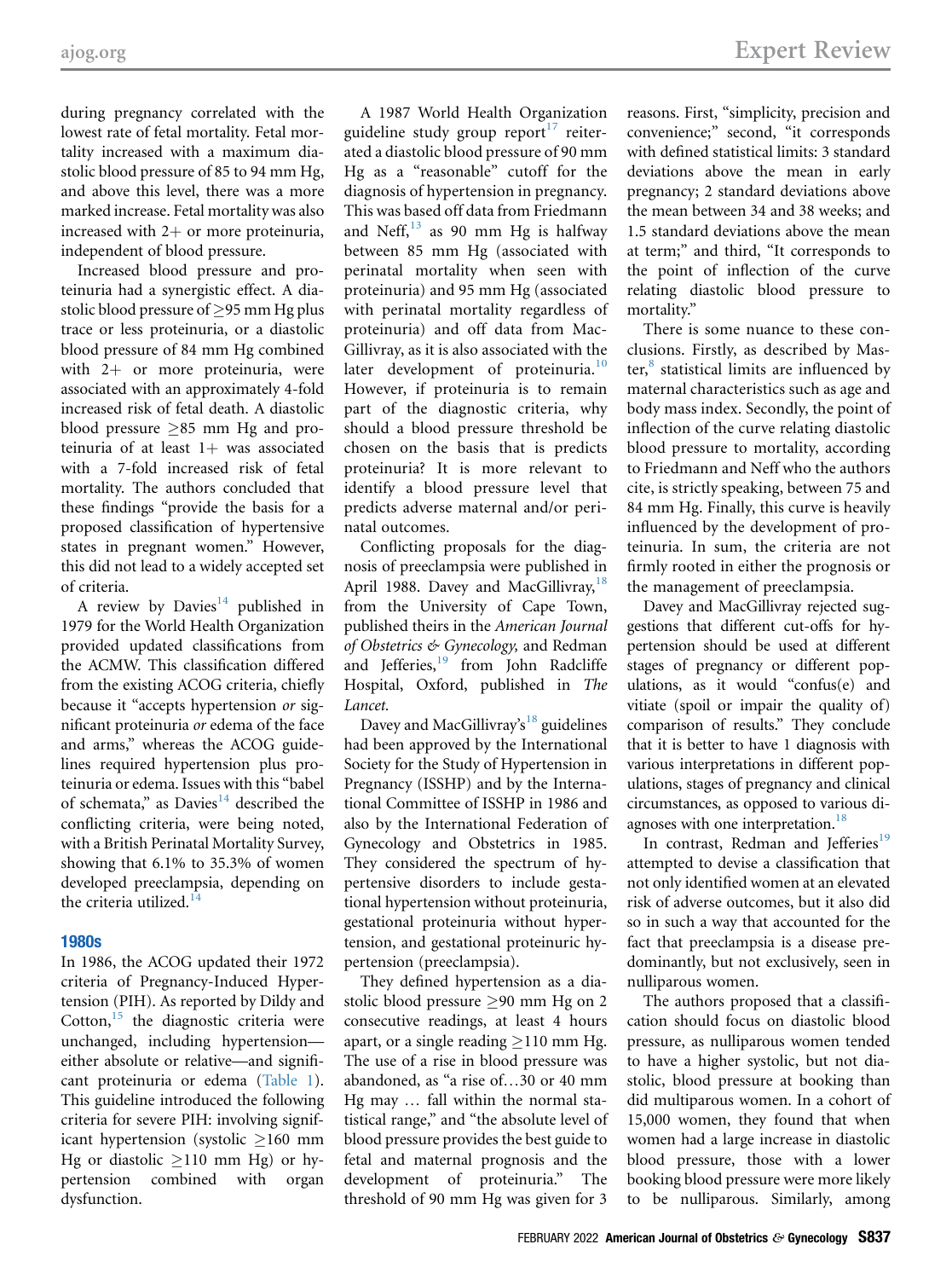<span id="page-3-0"></span>

| <b>Author</b>                        | Year | Definition of preeclampsia                                                                                                                   | <b>Hypertension criteria</b>                                                       | Proteinuria/edema criteria                                                                                                                                                                       |
|--------------------------------------|------|----------------------------------------------------------------------------------------------------------------------------------------------|------------------------------------------------------------------------------------|--------------------------------------------------------------------------------------------------------------------------------------------------------------------------------------------------|
| Dieckmann <sup>3</sup>               | 1952 | One of edema, proteinuria, hypertension,<br>symptoms                                                                                         | $\geq$ 140 mm Hg systolic and/or $\geq$ 90 mm<br>Hq diastolic                      |                                                                                                                                                                                                  |
| Nelson <sup>9</sup>                  | 1955 | Gestational hypertension                                                                                                                     | $\geq$ 90 mm Hg diastolic                                                          |                                                                                                                                                                                                  |
| ACOG <sup>12</sup>                   | 1972 | Gestational hypertension plus proteinuria                                                                                                    | Rise of 30 mm Hg Systolic or 15 mm Hg<br>diastolic or $\geq$ 140/ $\geq$ $\geq$ 90 | Proteinuria-0.3 g/L in 24-h urine<br>collection                                                                                                                                                  |
| Davies $14$                          | 1979 | Gestational hypertension or significant<br>proteinuria or edema of the face and arms,<br>or any 2                                            | $+\geq$ 30/15 or $\geq$ 140/90                                                     | Edema: edema of the face and arms<br>Proteinuria: 2+ on dipstick                                                                                                                                 |
| ACOG <sup>16</sup>                   | 1986 | Gestational hypertension plus edema and/or<br>proteinuria                                                                                    | $+\geq$ 30/15 or $\geq$ 140/90                                                     | Edema: $\geq$ 1+ pitting edema after 12 h of<br>bedrest; weight gain of $>5$ pounds in 1<br>week<br>Proteinuria: $\geq$ 300 mg in a 24-h collection;<br>urine protein concentration $\geq$ 1 g/L |
| WHO <sup>17</sup>                    | 1987 | Gestational hypertension plus proteinuria                                                                                                    | $\geq$ 140/90                                                                      | Proteinuria: 300 mg in a clean-catch or<br>midstream specimen or in a 24-h collection                                                                                                            |
| Davey and MacGillivray <sup>18</sup> | 1988 | Gestational hypertension plus proteinuria                                                                                                    | $>$ 90 diastolic                                                                   | Proteinuria: $\geq$ 300 mg per 24 h, or 2<br>dipstick x2                                                                                                                                         |
| Redman and Jefferies <sup>19</sup>   | 1988 | Gestational hypertension plus rise in blood<br>pressure                                                                                      | $+\geq$ 25 to $\geq$ 90 diastolic, from a booking<br>< 90                          | Nil                                                                                                                                                                                              |
| NHBPEWG <sup>20</sup>                | 1990 | Gestational hypertension plus proteinuria                                                                                                    | $+\geq$ 30/15; if no reading from early in<br>pregnancy available, $\geq$ 140/90   | Proteinuria: 0.3 g or more in a 24-h<br>specimen or $1+$ dipstick in a random urine<br>determination                                                                                             |
| ASSHP <sup>21</sup>                  | 1993 | Gestational hypertension;<br>Severe preeclampsia $=$ severe<br>hypertension $\pm$ organ dysfunction                                          | $+$ >25/15 or >140/90<br>Severe preeclampsia: >170/110                             |                                                                                                                                                                                                  |
| CHSC <sup>22</sup>                   | 1997 | Gestational hypertension plus proteinuria                                                                                                    | $\geq$ 90 Diastolic                                                                | Proteinuria: $\geq$ 0.3 g in 24-h urine collection                                                                                                                                               |
| NHBPEWG <sup>23</sup>                | 2000 | Gestational hypertension plus proteinuria                                                                                                    | $\geq$ 140/90                                                                      | Proteinuria: $1+$ dipstick or 0.3 g in 24 h                                                                                                                                                      |
| ASSHP <sup>24</sup>                  | 2000 | Gestational hypertension plus organ<br>dysfunction                                                                                           | $\geq$ 140/90                                                                      | Table 2                                                                                                                                                                                          |
| ISSHP <sup>25</sup>                  | 2001 | Research definition: Gestational<br>hypertension plus proteinuria<br>Clinical definition: Gestational hypertension<br>plus organ dysfunction | >140/90                                                                            | Proteinuria: urinary excretion of 0.3 g<br>protein or higher in a 24-h urine specimen                                                                                                            |
| ACOG <sup>26</sup>                   | 2002 | Gestational hypertension plus proteinuria                                                                                                    | $\geq$ 140/90                                                                      | Proteinuria: Urinary excretion of 0.3 g<br>protein or higher in a 24-h urine specimen                                                                                                            |

[ajog.org](http://www.AJOG.org)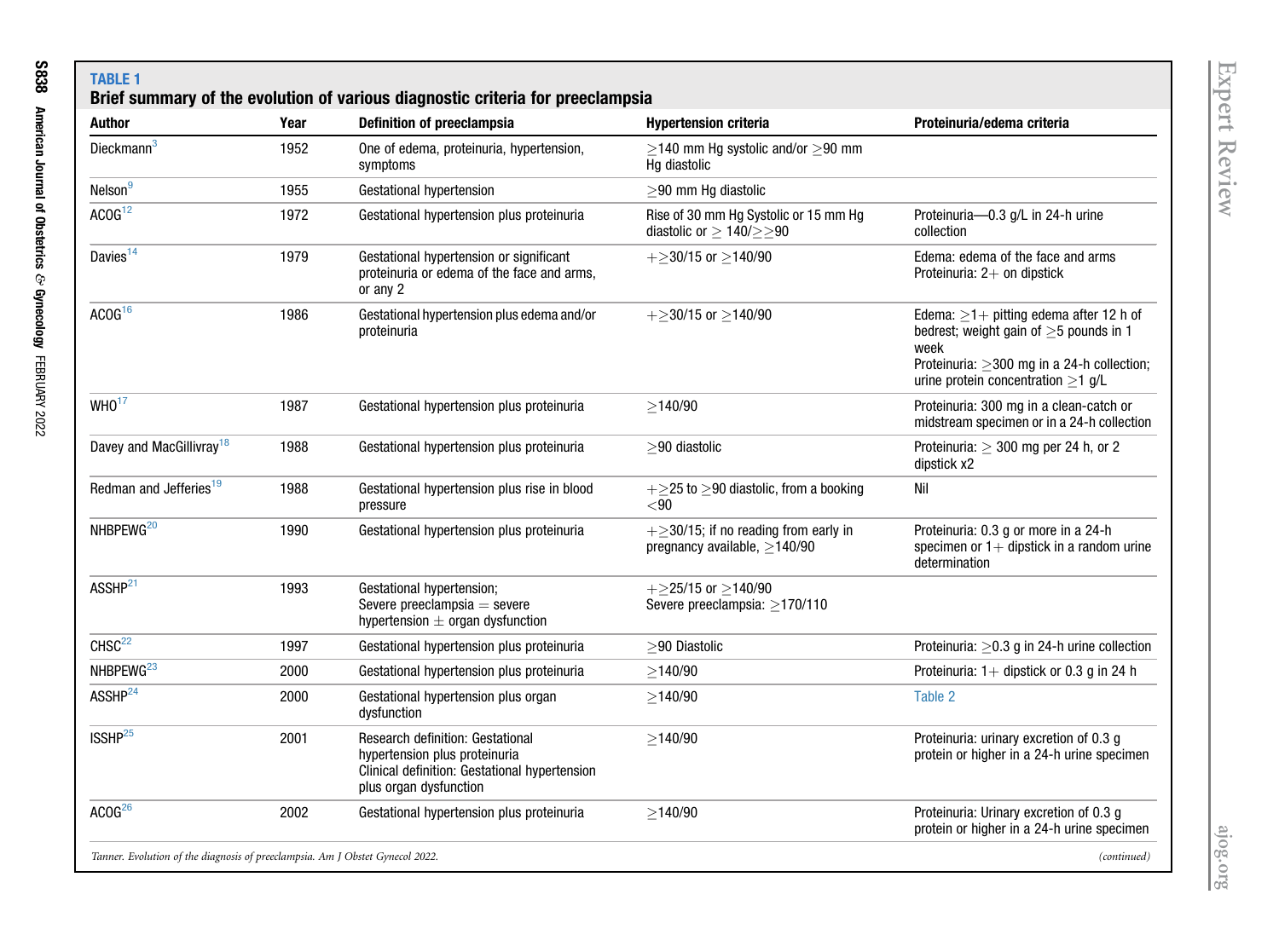| <b>TABLE</b>                                                                                   |             | Brief summary of the evolution of various diagnostic criteria for preeclampsia (continued)                                                                                                                                                                                                                                                                                                                                                    |                       |                                                                                                            |
|------------------------------------------------------------------------------------------------|-------------|-----------------------------------------------------------------------------------------------------------------------------------------------------------------------------------------------------------------------------------------------------------------------------------------------------------------------------------------------------------------------------------------------------------------------------------------------|-----------------------|------------------------------------------------------------------------------------------------------------|
| <b>Author</b>                                                                                  | Year        | of preeclampsia<br><b>Definition</b>                                                                                                                                                                                                                                                                                                                                                                                                          | Hypertension criteria | Proteinuria/edema criteria                                                                                 |
| ACOG <sup>27</sup>                                                                             | 2013        | Gestational hypertension plus organ<br>dysfunction                                                                                                                                                                                                                                                                                                                                                                                            | 5(40/90)              | protein or higher in a 24-h urine specimen,<br>Proteinuria: Urinary excretion of 0.3 g<br>or $1+$ dipstick |
| ISSHP <sup>28</sup>                                                                            | 2014        | Gestational hypertension plus organ<br>dysfunction                                                                                                                                                                                                                                                                                                                                                                                            | 5140/90               | Table 2                                                                                                    |
| ACOG <sup>24</sup>                                                                             | <b>2018</b> | Gestational hypertension plus organ<br>dysfunction                                                                                                                                                                                                                                                                                                                                                                                            | 5140/90               | Table 2                                                                                                    |
| ISSHP <sup>29</sup>                                                                            | <b>2018</b> | Gestational hypertension plus organ<br>dysfunction                                                                                                                                                                                                                                                                                                                                                                                            | $20011 \leq$          | Table 2                                                                                                    |
| WHBPEWG, National High Blood Pressure Education Working Group; WHO, World Health Organization. |             | ACOG, American College of Obstetricians and Gynecologists, ASSHP, Australasts, Australastan Society of Hypertension in Pregnancy; CASC, Canadian Hypertension Society Conference; ISSMP, International Society for the Study o<br>+≥30/15 means a rise in systolic blood pressure of 30 mm Hg systolic or diastolic or diastolic of 15 mm Hg :∑140/90 means an absolute systolic blood pressure of ≥140 mm Hg of astolic. or on Hg diastolic. |                       |                                                                                                            |

Tanner. Evolution of the diagnosis of preeclampsia. Am J Obstet Gynecol 2022.

Tanner. Evolution of the diagnosis of preeclampsia. Am J Obstet Gynecol 2022.

[ajog.org](http://www.AJOG.org) Expert Review

women who recorded a high maximum diastolic blood pressure, those with a greater increase were also more likely to be nulliparous. Nulliparity was thus associated with both a higher rise in and maximum diastolic blood pressure. Any subsequent classi fication of hypertensive disorders should thus involve both.

They found that perinatal mortality and the rate of proteinuria increased signi ficantly among women, with a rise in the diastolic blood pressure of at least 30 mm Hg; and that birthweight, but not gestational age at delivery, was lower in those with a rise of >25 but <29 mm Hg. Thus, they suggested that a rise in the diastolic blood pressure of at least 25 mm Hg, from a booking diastolic blood pressure of <90 mm Hg to >90 mm Hg, should be diagnostic of preeclampsia. No proteinuria would be required.

The authors applied this to a second dataset of 15,000 women. Compared with Nelson 's criterion, this criterion diagnosed preeclampsia in fewer women (11.5% vs 26.3%). The extra women diagnosed by Nelson 's criteria were older, heavier, developed less proteinuria, and delivered at a later gestation; their babies had higher birthweights and lower mortality. Overall, the new criterion identified a more severe form of disease. However, the authors did not compare their criterion against the more specific 1972 ACOG classification. Nelson's criterion had already received criticism for offering too broad a de finition.

The debate over the appropriate classification of preeclampsia prompted an editorial in The Lancet in 1989, $30$  which challenged the idea that the hypertensive disorders of pregnancy required labeling and classi fication. "It is sufficient to know the risks and appropriate treatment of the various manifestations of hypertension in pregnancy," the editorial argues. It suggests that flow diagrams and decision analysis, with their use of data at the time of decision-making and their incorporation of the probability of adverse outcomes, are more pragmatic for management than strictly assigning women to having preeclampsia or not. Davey and MacGillivray<sup>31</sup> rejected the idea that a classi fication precludes the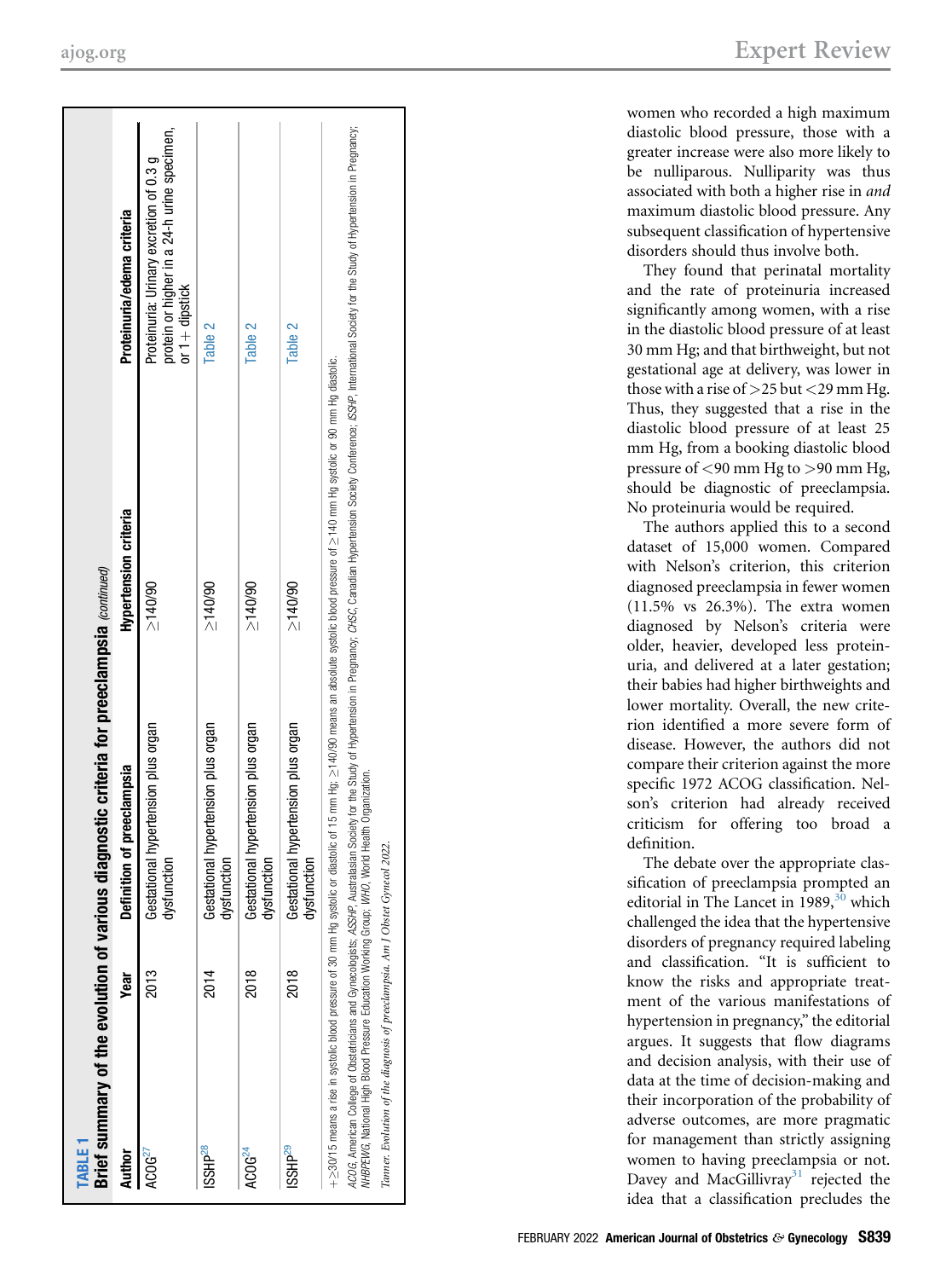use of flow diagrams, decision analysis, and further observations, arguing that classifying preeclampsia was "the first step ensuring that doctors and nurses mean the same things by the same words."

## 1990s

The 1990s saw consensus reports on hypertension in pregnancy from a range of groups, including the National High Blood Pressure Education Working Group (NHBPEWG) in  $1990^{20}$ ; The Australasian Society for the Study of Hypertensive Disorders in Pregnancy (ASSHP) in 1993, $^{21}$  $^{21}$  $^{21}$  The American College of Obstetricians and Gynecologists (ACOG) in 1996 $16$ ; and The Canadian Hypertension Society Conference (CHSC) in 1997. $^{22}$  $^{22}$  $^{22}$  [Table 1](#page-3-0) summarizes the similarities and differences.

The NHPEWG report defined hypertension as a rise in blood pressure of  $\geq$ 30/15 mm Hg or an absolute blood pressure of  $\geq$ 140/90 mm Hg. The ASSHP defined hypertension as a rise of  $>25/15$  mm Hg, or an absolute level  $\geq$ [1](#page-7-0)40/90 mm Hg. The ACOG's 1996<sup>1</sup> guidelines used  $\geq$ 140/90 mm Hg, and the CHSC only a diastolic  $>90$  mm Hg. They also differed in the definition of preeclampsia. The NHPEWG and CHSC required gestational hypertension plus proteinuria; the ASSHP, only gestational hypertension, with organ dysfunction (including proteinuria) leading to a diagnosis of severe preeclampsia. The ACOG did not define preeclampsia but defined only PIH with organ dysfunction and/or severe hypertension, warranting a diagnosis of severe PIH.

#### 2000s

New and updated guidelines from the NHBPEWG, the ASSHP, the ACOG, and the ISSHP followed in the early 2000s.

A few key changes were introduced to the NHBPEWG Report of  $2000.<sup>23</sup>$  $2000.<sup>23</sup>$  $2000.<sup>23</sup>$  It abandoned the use of a rise in blood pressure as sufficient to diagnose hypertension. This followed work by North et al $^{32}$  $^{32}$  $^{32}$  in 1999, and Levine et al $^{33}$  $^{33}$  $^{33}$  in 2000, who determined that women who experienced a rise in blood pressure of  $\geq$ 30/15 mm Hg to a level <140/90 mm Hg, were not at a higher risk of complications than normotensive women without such a rise. Edema too was abandoned because of its high prevalence among healthy pregnant women.

The ASSHP consensus statement of 2000 was the first to offer a clinical diagnosis of preeclampsia, which included organ dysfunction beyond proteinuria ([Table 1](#page-3-0)). Renal, hepatic, neurologic, hematological, and uteroplacental dysfunction were considered to be diagnostic of preeclampsia. This guideline maintained a 140/90 mm Hg cutoff for diagnosing hypertension in pregnancy, as it was "outside 2 standard deviations of the blood pressure mean in the normal pregnant population."

The ISSHP in  $2001^{25}$  $2001^{25}$  $2001^{25}$  concluded that further research comparing maternal and fetal outcomes between a "restrictive" definition of hypertension and proteinuria and an "inclusive" definition of hypertension and other organ dysfunction was warranted and that the criteria should remain restrictive. The ACOG's 2002 criteria<sup>[26](#page-8-26)</sup> were based off the NHBPEPWG report from 2000, defining preeclampsia as elevated blood pressure plus significant proteinuria. Organ dysfunction was still considered a feature of "severe preeclampsia."

A decade later, there was a shift toward the "inclusive" definition of preeclampsia. The ACOG's 2013 guidelines abandoned the reliance on proteinuria for diagnosing preeclampsia, with other organ dysfunction now sufficient. $^{27}$  $^{27}$  $^{27}$  The ISSHP's updated recommendations in  $2014^{28}$  $2014^{28}$  $2014^{28}$  followed suit. An important distinction was that ISSHP considered uteroplacental dysfunction, such as fetal growth restriction, as diagnostic, whereas the ACOG did not. Conversely, pulmonary edema was included in the ACOG's but not the ISSHP's guidelines. Other differences were minor, such as cut-offs for platelet counts (<100,000/  $\mu$ L for ACOG, <150,000/ $\mu$ L for ISSHP) and liver enzymes (transaminases  $\geq$ twice the upper limit of normal for ACOG,  $>40$  IU/L for ISSHP). [Table 2](#page-6-1) summarizes the criteria for organ dysfunction. In 2018, both the groups published updated guidelines, 34[,29](#page-8-18) which remained largely unchanged.

#### Subtypes of Preeclampsia

Preeclampsia is commonly classified into an early-onset or a late-onset disease (arising before or after 34 weeks gestation). The 2 subtypes have been described as "qualitatively different."<sup>[35](#page-8-28)</sup> Early-onset preeclampsia is associated with a high-resistance, low-output hemodynamic state, whereas late-onset disease demonstrates a low-resistance, high-output state. $36$  They share some but not all risk factors, and the effect of each risk factor differs. Angiogenic biomarkers that have prognostic value are higher in early-than late-onset disease, $37$ and maternal and perinatal outcomes are worse in early-onset disease.<sup>[38](#page-8-31)</sup>

However, these differences exist on a spectrum. The earlier preeclampsia develops, the more severe the angiogenic imbalance and the worse the outcomes are. The ASpirin for evidence-based PREeclampsia prevention trial showed that aspirin reduces the incidence of preterm preeclampsia but has no influ-ence on term disease.<sup>[39](#page-8-32)</sup> However, it is not clear whether this reflects a protective effect, or whether aspirin delays the onset of preeclampsia, meaning women give birth before it develops.

No clear pathologic evidence differentiates early- and late-onset preeclampsia. There is an ongoing debate as to whether preeclampsia is a placental disorder that leads to disruption of the maternal endothelial system or if placental dysfunction is secondary to suboptimal maternal cardiovascular adaptation to pregnancy. $40$  Both are likely true, and so it is the varying extent to which each process occurs that leads to disparate prognoses. Gestation at onset is a useful heuristic for judging the likely prognosis of preeclampsia, but it must be remembered that 34 weeks is not a hard cutoff.

#### Summary and Future Directions

The criteria defining preeclampsia have not changed significantly in recent years, but the evidence underpinning them has.

## Blood Pressure

The evidence underpinning blood pressure thresholds in the most recent ACOG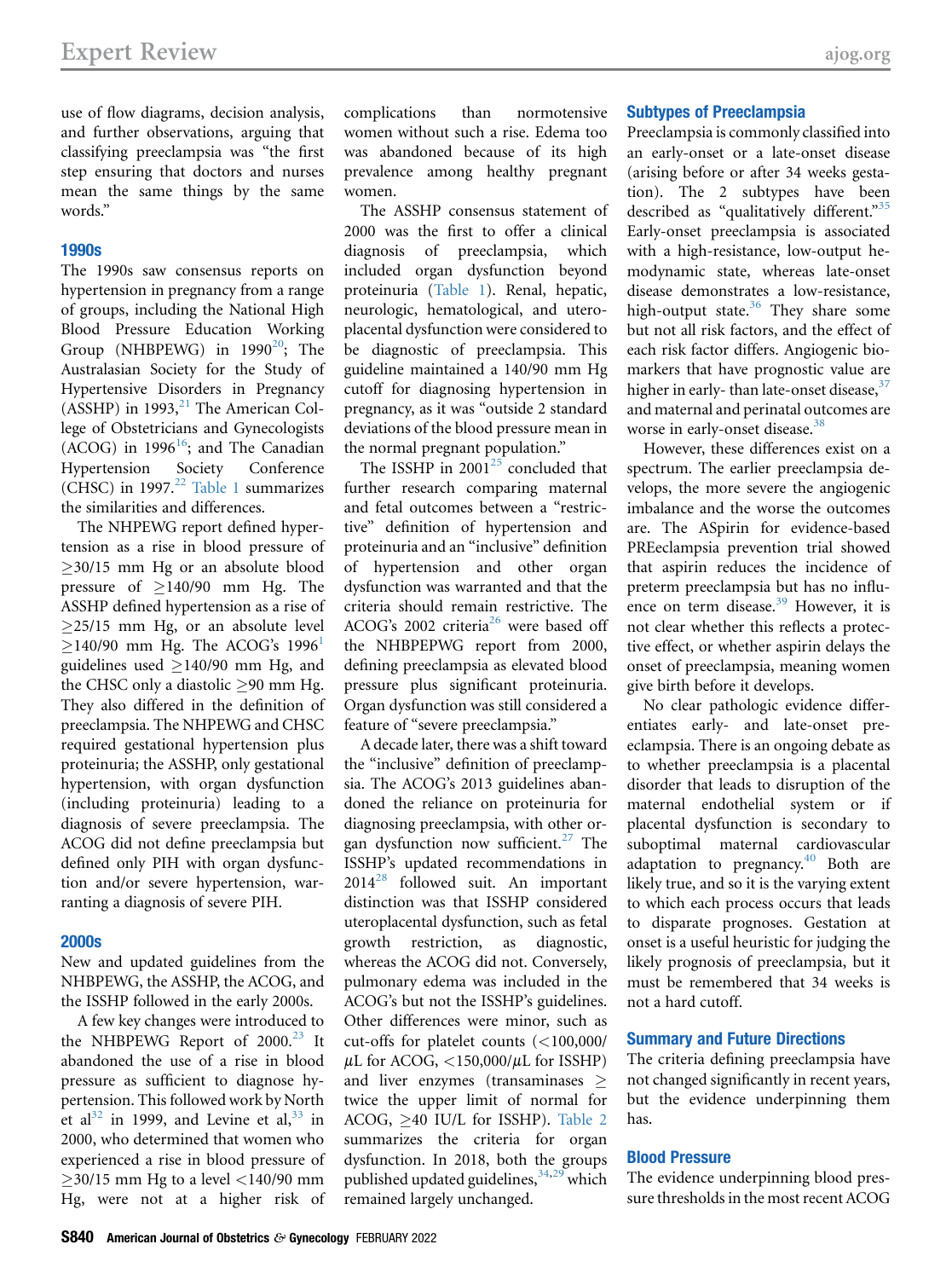and ISSHP criteria can be retraced through guidelines to the  $2000^{23}$  and 1990<sup>[20](#page-8-19)</sup> NHBPEWG reports and to a 1988 report from the Joint National Committee on the Detection, Evaluation, and Treatment of High Blood Pressure<sup>41</sup>that focused on the nonpregnant population. This report has been superseded by the 2017 American Heart Association/ American Cardiology Society guidelines, which lowered the threshold for stage 1 hypertension to 130 mm Hg systolic and/ or 80 mm Hg diastolic, instead of 140 and 90 mm Hg, respectively. Recent evidence for pregnant women, too, suggests that 130/80 mm Hg is the threshold above which the risk of perinatal complications begins to rise.<sup> $42,43$  $42,43$ </sup> This raises the question whether 140/90 mm Hg is an outdated threshold.

# Proteinuria

Despite occasional protestations to the  $contrary<sub>44</sub>$  the prognostic significance of proteinuria in preeclampsia remains unclear. A 24-hour protein  $>300$  mg is, as the ISSHP criteria from 2018 reflects, "more a time-honored value than one with scientific proof." In justifying this threshold, the ACOG's 2018 guideline<sup>[28](#page-8-16)</sup> cites the 2000 NHBPEP working group report (a consensus report)<sup>23</sup>, a metaanalysis studying the relationship between significant proteinuria on spot urine protein-creatinine ratio (PCR) and 24 hour<sup>[45](#page-8-38)</sup>, and a cohort study that determined among pregnant women 95th and 99th centile cut-offs for pro-teinuria.<sup>[46](#page-8-39)</sup> None is based on a relationship with the prognosis.

A 2009 meta-analysis concluded that proteinuria was "a poor predictor of either fetal or maternal complications in women with preeclampsia,"<sup>[47](#page-8-40)</sup> and prospective research has shown that significant proteinuria is common without developing preeclampsia.<sup>[48](#page-8-41)</sup> Although some studies suggest that proteinuria in preeclampsia is associated with more severe disease,  $49$  these should be interpreted carefully, as a higher blood pressure is associated with more proteinuria. Thus, any relationship between proteinuria and complications may be better explained by blood pressures (the collider bias $50$ ).

<span id="page-6-1"></span><span id="page-6-0"></span>

| Criterion or organ system | 2001<br>ASSHP, <sup>24</sup> 2000, Brown et al, <sup>25</sup>                                                     | ACOG, 27 2013; ACOG, 34 2018                                                                     | Tranquilli et al, <sup>22</sup> 2014; Brown et al, <sup>29</sup> 2018                                                         |
|---------------------------|-------------------------------------------------------------------------------------------------------------------|--------------------------------------------------------------------------------------------------|-------------------------------------------------------------------------------------------------------------------------------|
| Proteinuria               | 300 mg/24 h or spot urine PCR $\geq$ 30 mg/mmol                                                                   | 300 mg/24 h; urine PCR $\geq$ 0.3; dipstick 1 + [2013],<br>$2 + [2018]$                          | $\geq$ 1+, 30 mg/dL; urine PCR $\geq$ 30 mg/mmol (0.3 mg/<br>mg)                                                              |
| Other renal               | Creatinine $\geq$ 0.09 mmol/L [90 $\mu$ mol/L] or oliguria                                                        | Serum creatinine $>1.1$ mg/dL; doubling of serum<br>creatinine in absence of other renal disease | Creatinine $\geq$ 90 $\mu$ mol/L (1 mg/dL)                                                                                    |
| Hepatic                   | Raised serum transaminases and/or severe<br>epigastric/right upper quadrant pain                                  | Liver transaminases $\ge$ twice the normal<br>concentration                                      | Alanine aminotransferase or aspartate<br>aminotransferase $\geq$ 40 IU/L                                                      |
| Neurologic                | headaches with hyperreflexia; persistent visual<br>Convulsions; hyperreflexia with clonus; severe<br>disturbances | Cerebral or visual symptoms                                                                      | clonus; severe headaches; persistent visual scotomata<br>Eclampsia; altered mental status; blindness; stroke;                 |
| Hematological             | intravascular<br>Thrombocytopenia; disseminated<br>coagulation; hemolysis                                         | Platelets $<$ 100,000/ $\mu$ L                                                                   | Platelets $<$ 150,000/ $\mu$ L; disseminated intravascular<br>coagulation, hemolysis                                          |
| Other                     | Fetal growth restriction                                                                                          | Pulmonary edema                                                                                  | abnormal umbilical artery Doppler wave form analysis,<br>Uteroplacental dysfunction (fetal growth restriction,<br>stillbirth) |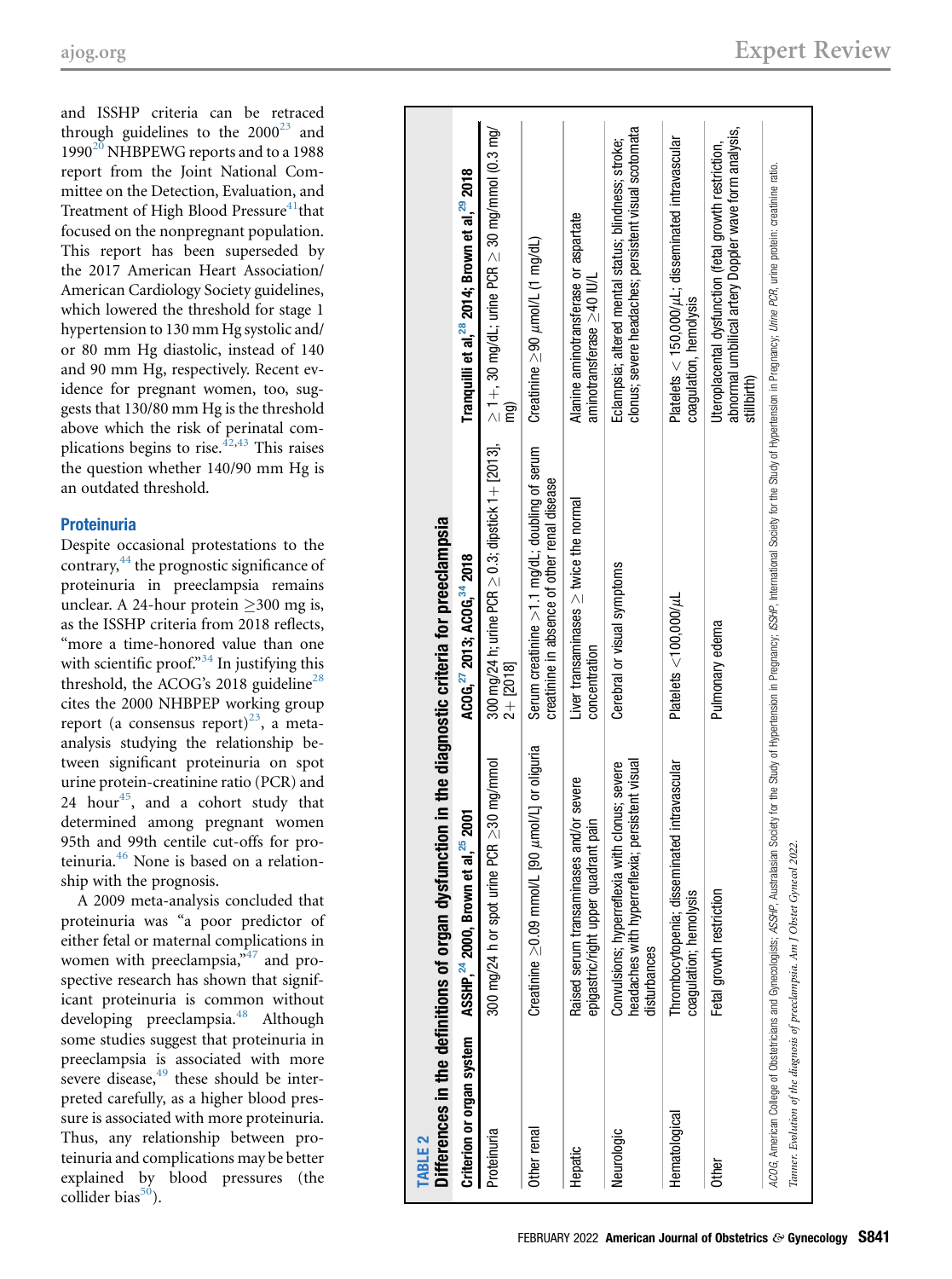Finally, measuring proteinuria is challenging. A 24-h collection is considered as gold-standard but is "frequently inaccurate"<sup>[51](#page-8-44)</sup>. Urine PCR is also imperfect. Two meta-analyses suggest that a cutoff of  $0.26 - 0.30$  has a sensitivity of 81% to 83% and specificity of 76% for detecting proteinuria >300 mg in a 24-hour collection.<sup>[45](#page-8-38),[52](#page-8-45)</sup> However, even if these tests were perfect, sparse to nonexistent data ties proteinuria to outcomes from preeclampsia.

## Other Organ Dysfunction

Research into links between organ dysfunction and complications is also limited. Reddy et  $al<sup>53</sup>$  $al<sup>53</sup>$  $al<sup>53</sup>$  showed that women meeting the ACOG's 2018 thresholds for low platelets and elevated liver enzymes had odds ratios (OR) for complications of 3.70 (95% confidence interval [CI],  $1.98 - 6.89$ ) and  $2.32$  (95% CI, 1.39-3.87), respectively. Women meeting the ISSHP's less restrictive thresholds had lower ORs, of 2.09 (95%  $CI, 1.34-3.24$  and  $1.66$  (95%  $CI,$  $1.04-2.67$ ). Symptoms such as headache were not associated with complications. Future research should take a follow a similar approach.

## <span id="page-7-19"></span>Future Criteria

The diagnostic criteria of preeclampsia are again becoming a "babel of schemata<sup>"14</sup>, and once more, there is debate about what the goals of a preeclampsia diagnosis should be.

A recurring theme in prospective studies $54,55$  $54,55$  is that compared with a narrow definition (ie, hypertension and proteinuria), a broad definition has a higher sensitivity for identifying women who suffer complications but a lower specificity. Authors have supported this, as "the purpose of classification is to identify groups of women who require specific care,"<sup>[55](#page-8-48)</sup> such as closer monitoring.

This makes sense. However, it implies that if a woman does not meet the diagnostic criteria, they would not require closer monitoring. However, preeclampsia represents a spectrum of disease. Those who fall immediately on either side of the criteria's dividing line are similar. Clinical judgment should be applied, and the lack of a diagnosis should not exclude a woman from closer surveillance.

There are other implications to broadening the criteria. Evidence-based guidelines are only useful insofar as the population they are applied to reasonably mimics the population they were developed in. If women are diagnosed with preeclampsia without meeting a strict research definition, the guidelines will be less applicable. Varying definitions also make it difficult to compare the incidence, outcomes, and prognosis between studies. There are also economic implications—closer monitoring of women at a low risk of complications stretches the resources of hospitals and clinicians.

The diagnosis and classification of preeclampsia should instead be rooted in a relationship with prognosis and treatment. Prognostic studies and randomized controlled trials should be developed around the following 2 questions: what is the natural course of preeclampsia, and how can treatment alter it?

<span id="page-7-18"></span><span id="page-7-17"></span><span id="page-7-16"></span>Angiogenic biomarkers are potentially valuable here.<sup>[56,](#page-8-49)[57](#page-8-50)</sup> However, much work has focused on a diagnosis of preeclampsia and not its complications as the outcome.[56](#page-8-49)[,58](#page-8-51) Ruling out a diagnosis of preeclampsia in the ensuing weeks may reduce unnecessary interventions and admissions but has limited bearing on prognosis. Knowing the likelihood of a woman suffering a serious complication in the coming weeks is far more important. This is where research should focus.

Research into treatments should focus on how women respond and why. The Control of Hypertension in Preg-nancy Study trial<sup>[59](#page-8-52)</sup> showed that in women with hypertension in pregnancy, tight blood pressure control was not associated with better outcomes than less-tight control. But as Lees and Ferrazzi remarked "Would it not have been instructive...to understand the underlying differences in womens' cardiovascular status and in this light the response to treatment?".<sup>[60](#page-8-53)</sup>

This reflects a difference in how we think in the clinical and research settings. Clinicians make a diagnosis such as preeclampsia, then move to treatment, deciding (for example) whether

induction of labor or expectant management is best. This leads to a descriptive criteria for preeclampsia, as we identify and record how the disease manifests. In contrast, research begins with the intervention, then identifies those who respond to it. Consider the HYPITAT trial, which found that induction at 37 weeks improves maternal outcomes for women with mild hypertensive disease. $61$  Treatment first, then the population who benefit.

How we diagnose and manage preeclampsia will continue to evolve in the future, but it should always be guided by following the most important questions in medicine: what is the prognosis of this patient? What can we do about it?

#### <span id="page-7-0"></span>**REFERENCES**

1. [Chadwick J, Mann WN; Hippocrates. The](http://refhub.elsevier.com/S0002-9378(21)02631-4/sref1) [medical works of Hippocrates. Oxford, England:](http://refhub.elsevier.com/S0002-9378(21)02631-4/sref1) Blackwell Scientifi[c Publications; 1950](http://refhub.elsevier.com/S0002-9378(21)02631-4/sref1).

- <span id="page-7-1"></span>2. [Bell MJ. A historical overview of preeclamp](http://refhub.elsevier.com/S0002-9378(21)02631-4/sref2)[sia-eclampsia. J Obstet Gynecol Neonatal Nurs](http://refhub.elsevier.com/S0002-9378(21)02631-4/sref2) [2010;39:510](http://refhub.elsevier.com/S0002-9378(21)02631-4/sref2)–8.
- <span id="page-7-15"></span><span id="page-7-3"></span><span id="page-7-2"></span>3. [Dieckmann WJ. The Toxemias of pregnancy.](http://refhub.elsevier.com/S0002-9378(21)02631-4/sref3) [St. Louis, MO: Mosby; 1952](http://refhub.elsevier.com/S0002-9378(21)02631-4/sref3).
- 4. [Loudon I. Some historical aspects of toxae](http://refhub.elsevier.com/S0002-9378(21)02631-4/sref4)[mia of pregnancy. A review. Br J Obstet](http://refhub.elsevier.com/S0002-9378(21)02631-4/sref4) [Gynaecol 1991;98:853](http://refhub.elsevier.com/S0002-9378(21)02631-4/sref4)–8.
- <span id="page-7-4"></span>5. [Allbutt TC. Albuminuria in pregnancy. Lancet](http://refhub.elsevier.com/S0002-9378(21)02631-4/sref5) [1897;149:579](http://refhub.elsevier.com/S0002-9378(21)02631-4/sref5)–82.
- <span id="page-7-5"></span>6. [Wood JE Jr, Nix H. Hypertension in the late](http://refhub.elsevier.com/S0002-9378(21)02631-4/sref6) [toxemias of pregnancy. JAMA 1938;110:332](http://refhub.elsevier.com/S0002-9378(21)02631-4/sref6)–7.

<span id="page-7-6"></span>7. [Mussey RD, Hunt AB. The toxemias of](http://refhub.elsevier.com/S0002-9378(21)02631-4/sref7) [pregnancy and the management of parturition.](http://refhub.elsevier.com/S0002-9378(21)02631-4/sref7) [JAMA 1941;117:1309](http://refhub.elsevier.com/S0002-9378(21)02631-4/sref7)–13.

<span id="page-7-7"></span>8. [Master AM, Dublin LI, Marks HH. The normal](http://refhub.elsevier.com/S0002-9378(21)02631-4/sref8) [blood pressure range and its clinical implica](http://refhub.elsevier.com/S0002-9378(21)02631-4/sref8)[tions. J Am Med Assoc 1950;143:1464](http://refhub.elsevier.com/S0002-9378(21)02631-4/sref8)–70.

<span id="page-7-8"></span>9. [Nelson TR. A clinical study of pre-eclampsia.](http://refhub.elsevier.com/S0002-9378(21)02631-4/sref9) [I. J Obstet Gynaecol Br Emp 1955;62:48](http://refhub.elsevier.com/S0002-9378(21)02631-4/sref9)–57.

<span id="page-7-9"></span>10. [MacGillivray I. Hypertension in pregnancy](http://refhub.elsevier.com/S0002-9378(21)02631-4/sref10) [and its consequences. J Obstet Gynaecol Br](http://refhub.elsevier.com/S0002-9378(21)02631-4/sref10) [Commonw 1961;68:557](http://refhub.elsevier.com/S0002-9378(21)02631-4/sref10)–69.

<span id="page-7-10"></span>11. [Chesley LC. Hypertension in pregnancy:](http://refhub.elsevier.com/S0002-9378(21)02631-4/sref11) defi[nitions, familial factor, and remote prognosis.](http://refhub.elsevier.com/S0002-9378(21)02631-4/sref11) [Kidney Int 1980;18:234](http://refhub.elsevier.com/S0002-9378(21)02631-4/sref11)–40.

<span id="page-7-12"></span><span id="page-7-11"></span>12. [Hughes EC. Obstetric-gynecologic termi](http://refhub.elsevier.com/S0002-9378(21)02631-4/sref12)[nology. FA Davis, Philadelphia;1972: 422.](http://refhub.elsevier.com/S0002-9378(21)02631-4/sref12)

13. [Friedman EA, Neff RK. Hypertension-hypo](http://refhub.elsevier.com/S0002-9378(21)02631-4/sref13)[tension in pregnancy. Correlation with fetal](http://refhub.elsevier.com/S0002-9378(21)02631-4/sref13) [outcome. JAMA 1978;239:2249](http://refhub.elsevier.com/S0002-9378(21)02631-4/sref13)–51.

<span id="page-7-13"></span>14. [Davies AM. Epidemiology of the hyperten](http://refhub.elsevier.com/S0002-9378(21)02631-4/sref14)[sive disorders of pregnancy. Bull World Health](http://refhub.elsevier.com/S0002-9378(21)02631-4/sref14) [Organ 1979;57:373](http://refhub.elsevier.com/S0002-9378(21)02631-4/sref14)–86.

<span id="page-7-14"></span>15. [Dildy GA 3rd, Cotton DB. Management of](http://refhub.elsevier.com/S0002-9378(21)02631-4/sref15) [severe preeclampsia and eclampsia. Crit Care](http://refhub.elsevier.com/S0002-9378(21)02631-4/sref15) [Clin 1991;7:829](http://refhub.elsevier.com/S0002-9378(21)02631-4/sref15)–50.

<span id="page-7-20"></span>16. [ACOG technical bulletin. Hypertension in](http://refhub.elsevier.com/S0002-9378(21)02631-4/sref23) [pregnancy. Number 219](http://refhub.elsevier.com/S0002-9378(21)02631-4/sref23)–January 1996